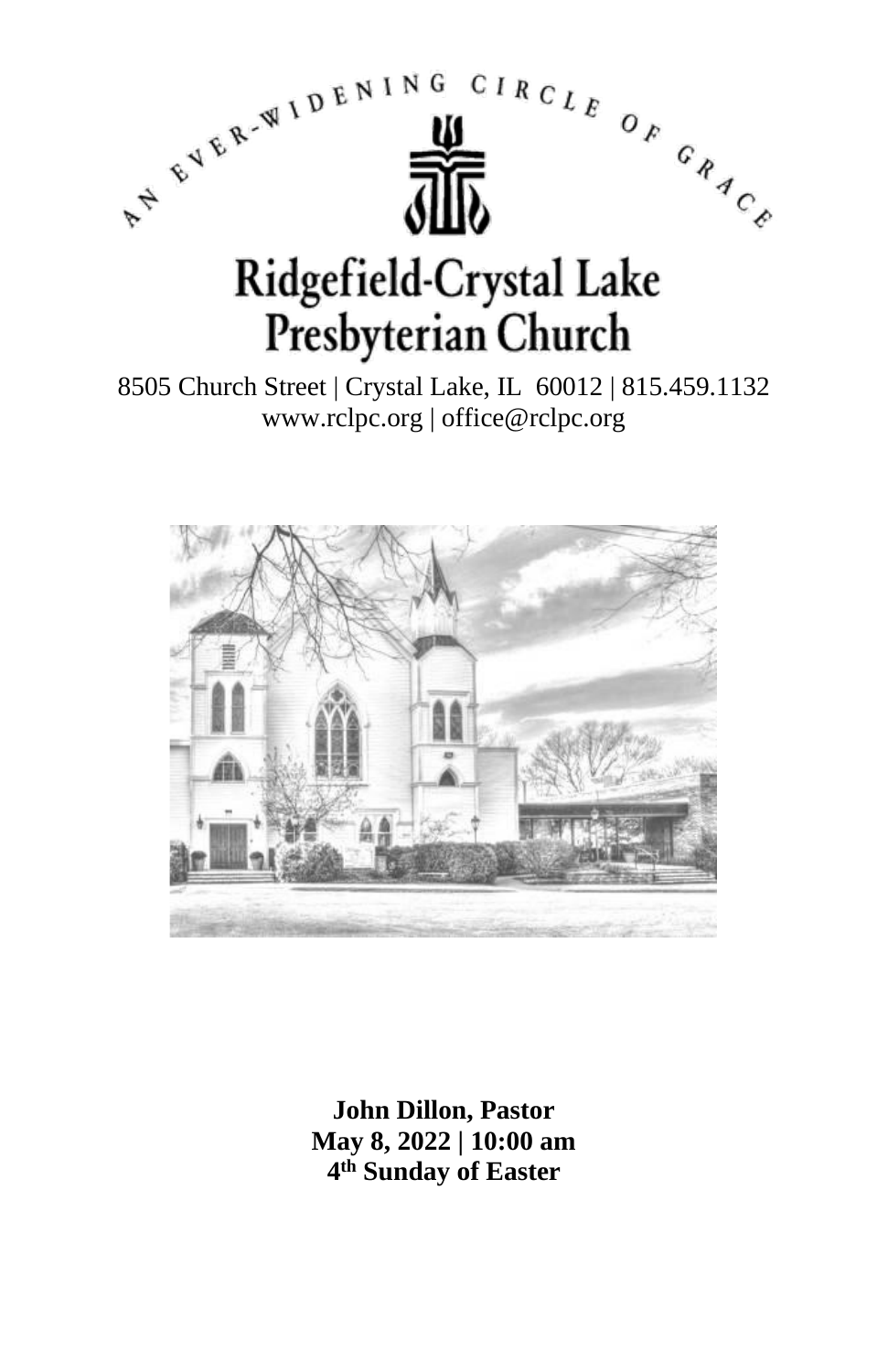## **WE GATHER IN GRACE**

*A "+" indicates all are invited to stand in either body or spirit. Reminders: Our worship service is being livestreamed and is on Zoom.*

#### PRELUDE: JUBILATE DEO TAIZE

WORDS OF WELCOME

+HYMN 806 (VV. 1,3,4): I'LL PRAISE MY MAKER

### +CALL TO WORSHIP

- One: Praise the LORD! O servants of the LORD; praise the name of the LORD.
- **All: Blessed be the name of the LORD from this time on and forevermore. From the rising of the sun to its setting the name of the LORD is to be praised. The LORD is high above all nations, and his glory above the heavens (Ps 113:1-4)**

+HYMN 815: GIVE TO THE WINDS THY FEARS

### PRAYER OF CONFESSION

- One: When we feel all around it is dark and dismal, Lord, and there are voices murmuring all around us, saying: 'This way…' 'No, that way…' 'Follow me and everything will be fine…' How are we to know who to trust? How can we tell which voice is yours?
- **All: Loving God, before the panic sets in and fear takes over, calm our hearts and remind us of what we already know: that the dangers of this life are real, and anyone who promises us a life without suffering is not to be trusted. The life of Jesus tells us that, as well as his words of warning.**

SUNG RESPONSE: JESUS CHRIST SON OF GOD John Bell **Jesus Christ, Son of God, have mercy upon us. Jesus Christ, Son of God, have mercy upon us.**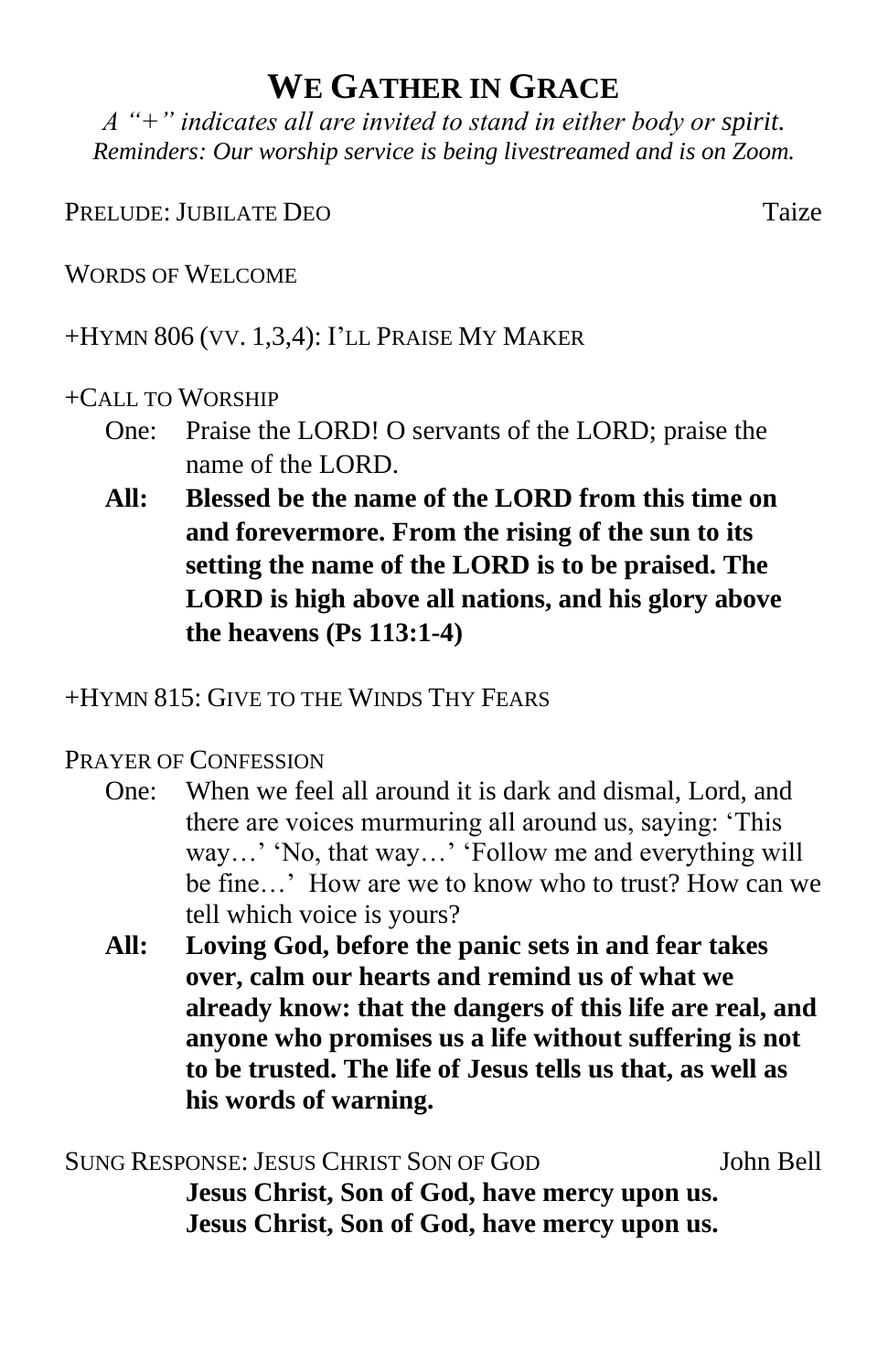ABSOLUTION AND PASSING THE PEACE Pastor: Gifted Peace by Jesus we are comforted, pardoned, strengthened and cheered, better able to serve God Three-In-One in the world and to live in the fullness of life that is meant for all people everywhere. Peace be with you!

+SUNG RESPONSE: REACH OUT YOUR HAND IN PEACE Lucy Smith **Reach out your hand in peace Reach out your hand in peace. Reach out your hand in peace. In return you'll feel God's love.**

## **WE GROW IN GRACE**

WEE WORSHIP

SCRIPTURE READING: Acts 16:16-34

ANTHEM: SING A SONG OF JOY Theron Kirk

MESSAGE *"A Messenger Came to the City"* Rev. John Dillon

PRAYERS OF THE PEOPLE AND THE LORD'S PRAYER

**Our Father, who art in heaven, hallowed be thy name. Thy kingdom come, thy will be done, on earth as it is in heaven. Give us this day our daily bread; and forgive us our debts, as we forgive our debtors; and lead us not into temptation, but deliver us from evil. For thine is the kingdom, and the power, and the glory, forever. Amen.**

OFFERING: WE ARE PRAYING Ben Johnston-Krause

+DOXOLOGY GTG 607

**Praise God, from whom all blessings flow; praise Christ, all people here below; praise Holy Spirit evermore; praise Triune God, whom we adore. Amen.**

+PRAYER OF DEDICATION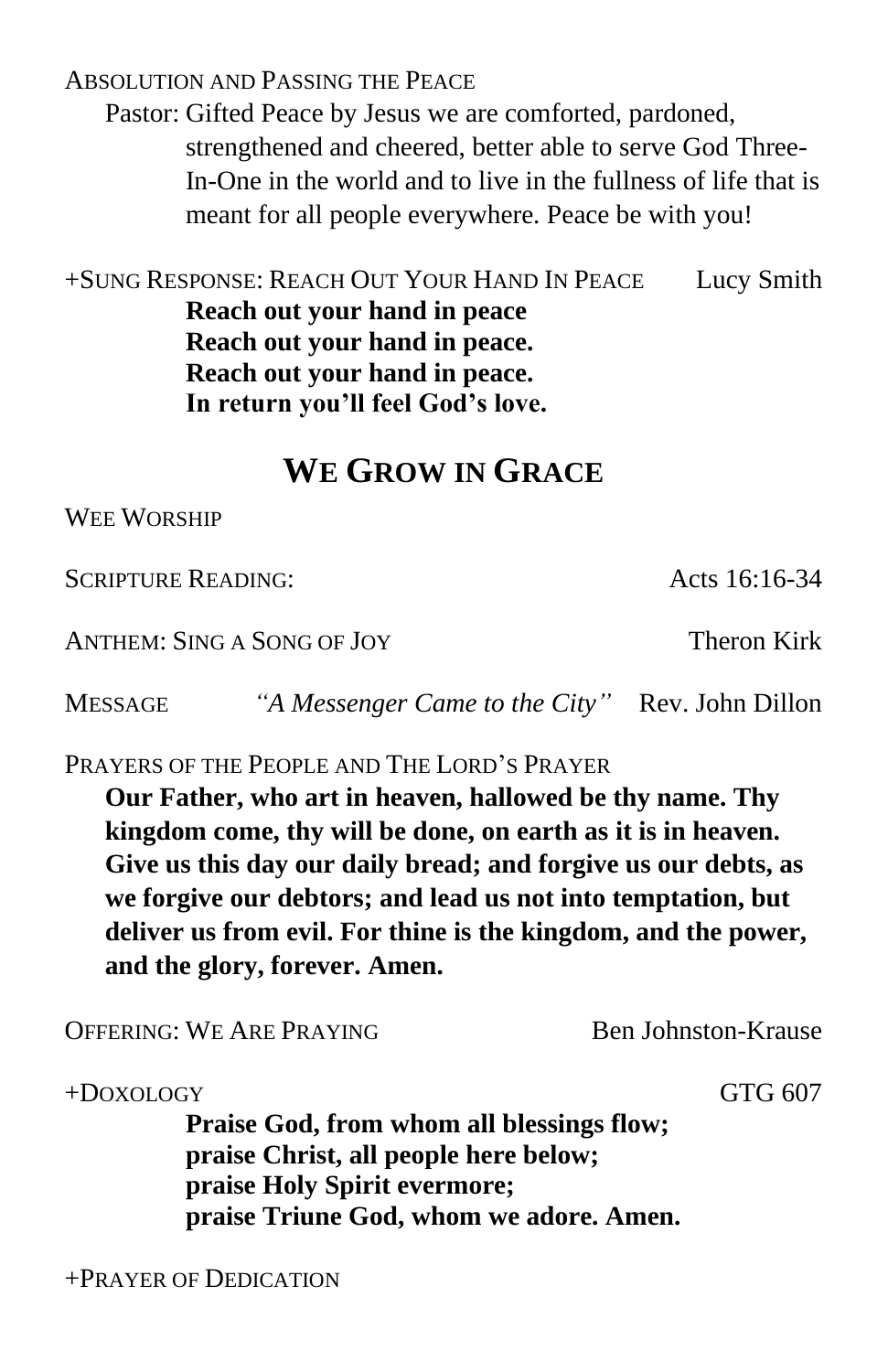# **WE GO IN GRACE**

+SENDING

+HYMN 853: SIYAHAMBA

*We gather in grace, we grow in grace, we go in grace… The journey continues in an ever-widening circle of grace.*

──────

MUSIC LEADERS: ANTHONY JAY HOUSTON AND SCOTT IDDINGS ACCOMPANISTS: ANN LEGG AND MIKE GRISWOLD TECHNICAL DIRECTOR: STEVE CONNELL



*Visit Our Welcome Page… [rclpc.org/welcomeToRCLPC.html](http://rclpc.org/welcomeToRCLPC.html)*

GLORY TO GOD HYMNAL USED UNLESS OTHERWISE NOTED ©CCLI LICENSE #1857579 | USED BY PERMISSION. ©OneLicense.Net License #A-708421 | Used by permission. ©Christian Copyright Solutions (CCS) License #13561 | Used by permission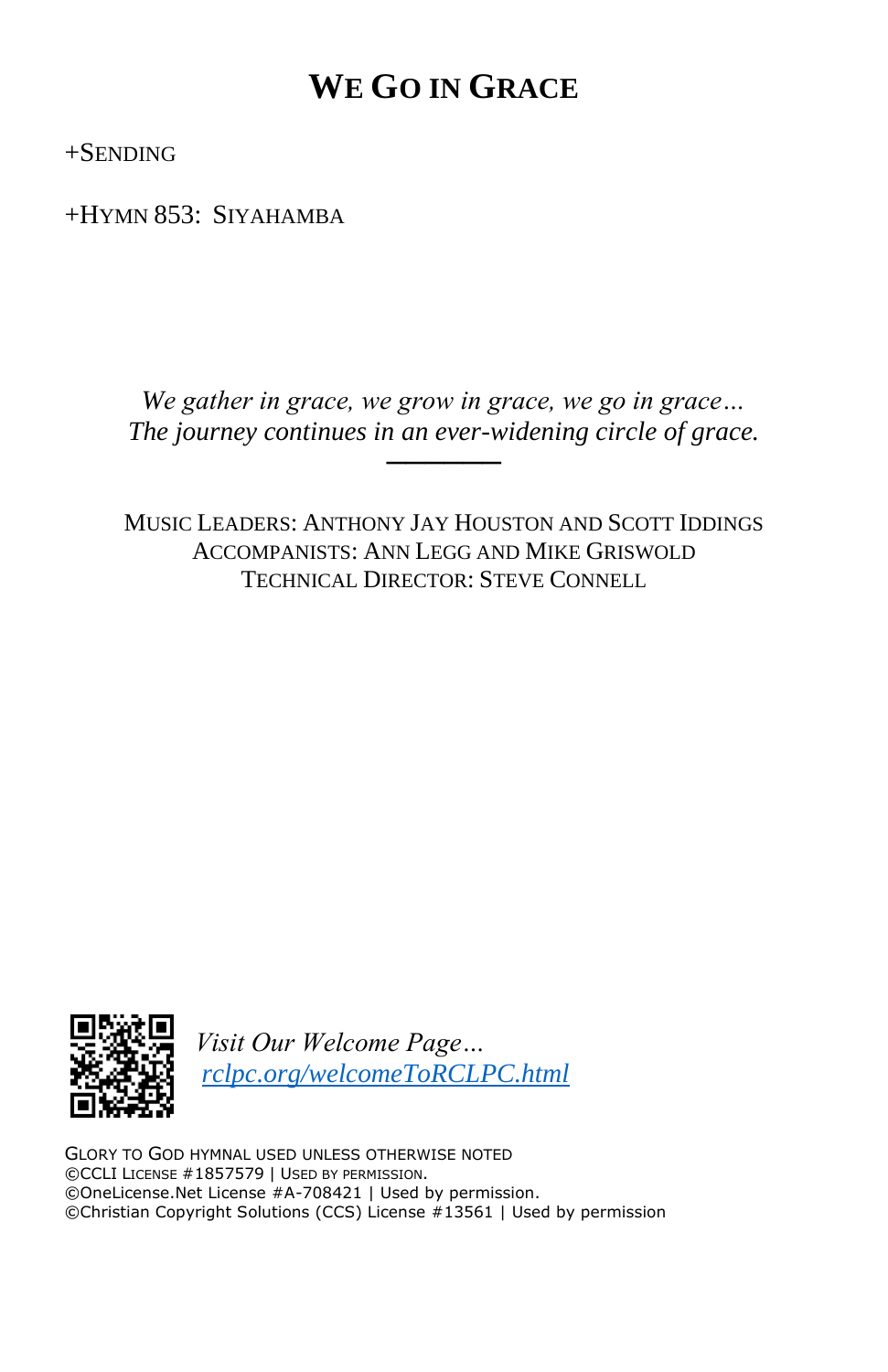# Hymn 806: I'll Praise My Maker

I'll praise my Maker while I've breath; and when my voice is lost in death, praise shall employ my nobler powers. My days of praise shall ne'er be past while life and thought and being last, or immortality endures.

The Lord pours eyesight on the blind; the Lord supports the fainting mind and sends the laboring conscience peace. God helps the stranger in distress, the widowed and the parentless, and grants the prisoner sweet release.

I'll praise my Maker while I've breath; and when my voice is lost in death, praise shall employ my nobler powers. My days of praise shall ne'er be past while life and thought and being last, or immortality endures.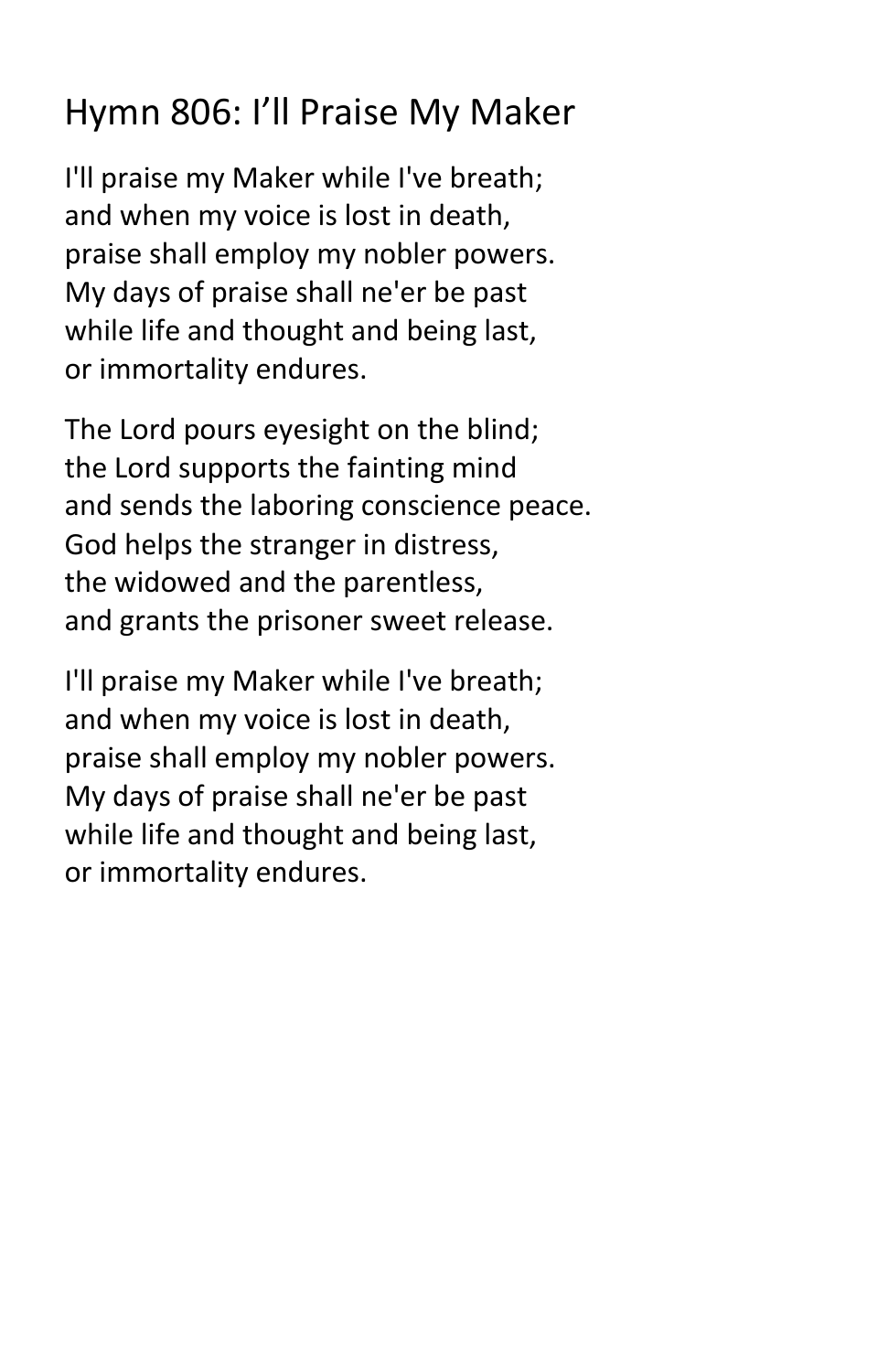LIVING AND DYING IN CHRIST



This text uses selected stanzas from sixteen four-line English stanzas based on the original German text, which was twice as long. The German hymn was constructed as an acrostic on Martin Luther's translation of Psalm 37:5, and much of the spirit of that psalm is retained here.

TEXT: Paul Gerhardt, 1653; trans. John Wesley, 1737, alt. MUSIC: William H. Walter, 1872

FESTAL SONG SM (this tune in a higher key, 744)